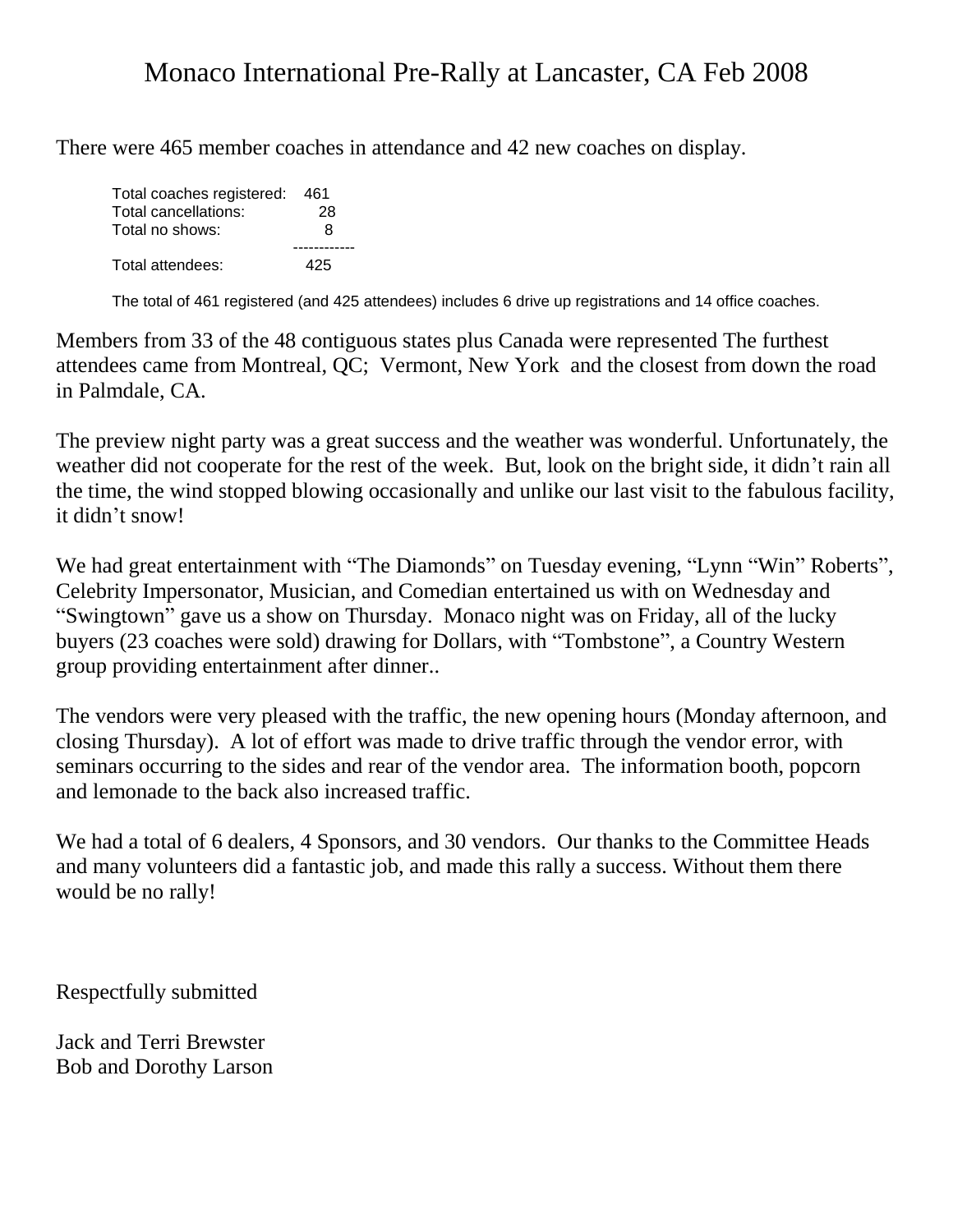6:27 PM

--

04/24/08 **Accrual Basis** 

Lancaster 08 Pre-Rally Profit & Loss May 1, 2007 through April 24, 2008

|                                                                                                                                          | May 1, '07 - Apr 24, 08        |
|------------------------------------------------------------------------------------------------------------------------------------------|--------------------------------|
| Income                                                                                                                                   |                                |
| 500 - Rally Fees<br>50001 - MI 2 per Coach<br>500010 · MI 2 per Coach Registered                                                         | 125.606.00                     |
| 500011 - MI 2 per Coach Refund                                                                                                           | -8.194.00                      |
| Total 50001 - MI 2 per Coach                                                                                                             | 117.412.00                     |
| 60003 - MI 1 per Coach                                                                                                                   |                                |
| 500030 - 1 per Coach Registered<br>500031 - MI 1 per Coach Refund                                                                        | 3,760,00<br>$-235.00$          |
| Total 50003 - MI 1 per Coach                                                                                                             | 3525.00                        |
| 50005 - Additional Guest<br>500050 - Additional Guest Registered<br>500061 - Additional Quest Refund<br>50005 - Additional Guest - Other | 100,040<br>$-135,00$<br>135.00 |
| Total 50005 - Additional Guest                                                                                                           | 540.00                         |
| 60088 - Non MI Fees<br>500090 - Non MI Fees Registered<br>600091 - Non MI Fees Refund                                                    | 3,392.00<br>-50.00             |
| Total 60009 - Non MI Fees                                                                                                                | 3342.00                        |
| 60011 · Late Registration Fees<br>500110 - Late Fees Registered                                                                          | 550.00                         |
| Total 50011 - Late Registration Fees                                                                                                     | 550.00                         |
| Total 500 · Raily Fees                                                                                                                   | 125,369.00                     |
| 602 - Golf Fees<br>5020 - Golf Fees Registered<br>5021 · Golf Fees Retunded                                                              | 2960.00<br>-350.00             |
| Total 502 Golf Focs                                                                                                                      | 2.610.00                       |
| 504 - Early Parking                                                                                                                      | 5.255.00                       |
| 506 · Electrical Fees<br>6060 - Electrical Fees Registration<br>6062 - Electrical Fees Paid at Gate<br>506 - Electrical Fees - Other     | 180.00<br>90.00<br>786.00      |
| Total 506 - Electrical Fees                                                                                                              | 1.056.00                       |
| 508 . Extra Meals Fees<br>512 - Dealer Fees                                                                                              | 1.750.00                       |
| 51201 · Dealer Fees<br>51202 · Dealer Onsite Office, Etc.                                                                                | 24 000.00<br>3.160.00          |
| Total 512 · Dealer Fees                                                                                                                  | 27.160.00                      |
| <b>514 - Vendor Fees</b><br>616 - Sponsor Fees                                                                                           | 12.445.00<br>4.250.00          |
| 520 - MCC Reimbursements<br>52002 · Sound & Video<br>52063 - Show Coach Parking<br>620 - MCC Reimbursements - Other                      | 1.918.75<br>548.00<br>12000.00 |
| Total 520 · MCC Relivibursements                                                                                                         | 14.486.75                      |
| 560 - Other Income<br>56991 - Red Hat Luncheon<br>560010 · Red Hat Fees Registeed<br>560011 - Red Hat Fees Refunded                      | 1,820.00<br>$-24.00$           |
| Total 56001 · Red Hat Luncheon                                                                                                           | 996.00                         |
| 56004 - Centerpiece Sale                                                                                                                 | 990.00                         |
| Total 660 · Other Income                                                                                                                 | 1,986.00                       |
| <b>Total Income</b>                                                                                                                      | 196.347.75                     |
|                                                                                                                                          |                                |

Page 1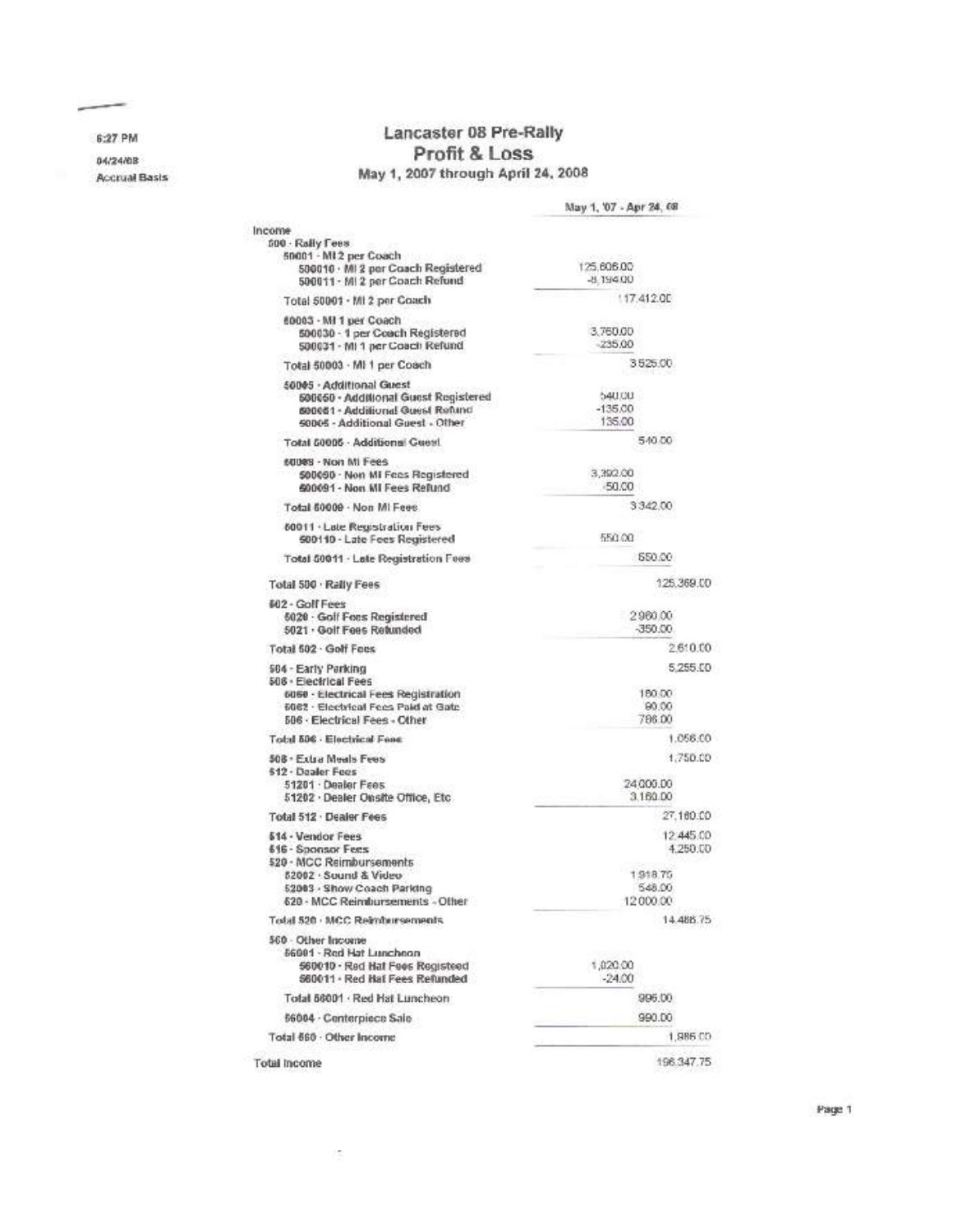8:27 PM 04/24/08 **Accrual Basis** 

## Lancaster 08 Pre-Rally Profit & Loss May 1, 2007 through April 24, 2008

|                                                                                                                                                              | May 1, '07 - Apr 24, 08                            |
|--------------------------------------------------------------------------------------------------------------------------------------------------------------|----------------------------------------------------|
| Expense<br>600 - Facility Rental<br>60001 Facility Deposit<br>600 - Facility Rental - Other                                                                  | 5,000.00<br>25,000.00                              |
| Total 600 - Facility Rental                                                                                                                                  | 30.000.00                                          |
| 604 - Toble & Chairs Rental<br>806 - Golf Carl Rental<br>608 - Catering and Etc.<br>50801 Breakfasts & Dinners                                               | 2 485 95<br>2,436.00<br>79.762.13                  |
| 50802 · Tablecloths/Napkins/Bilverware                                                                                                                       | 1.140.00                                           |
| Total 608 . Catering and Etc.                                                                                                                                | 80.902.13                                          |
| 610 - Entertainment<br>51001 - Night #1<br>51002 - Night #2<br>61003 Night #3                                                                                | 7,500.00<br>3,500.00<br>5950.00                    |
| Total £10 - Entertainment                                                                                                                                    | 16,950.00                                          |
| 812 - Sound & Video<br>61201 - Audio Visual Services                                                                                                         | 7,675.00                                           |
| Total 612 - Sound & Video                                                                                                                                    | 7,675.00                                           |
| 814 - Decorations<br><b>616 - Bar Expenses</b><br>818 · Raily Pins & Badges<br>620 - Gift & Awards                                                           | 2,652.64<br>10,534.41<br>1,578.42                  |
| 62001 Dinner for Officers & Committee<br>620 · Gift & Awards - Other                                                                                         | 2,153.00<br>4,950.48                               |
| Total 620 · Gift & Awards                                                                                                                                    | 7,103.48                                           |
| 528 · Trash<br>630 · Security<br>834 - Postage & Freight<br>636 Printing & Copying<br>63601 - Colored Registration Forms<br>636 - Printing & Copying - Other | 1,000.00<br>950.00<br>591.47<br>355,00<br>2,894.26 |
| Total 636 - Printing & Copying                                                                                                                               | 3,249.26                                           |
| <b>540 - Golf Expense</b><br>\$42 · Vendor Expense                                                                                                           | 2,450.00                                           |
| 64201 - Pipe & Drapes<br>642 · Vendor Expense - Other                                                                                                        | 2.185.95<br>664.17                                 |
| Total 642 · Vendor Expense                                                                                                                                   | 2851.12                                            |
| 644 - Seminar Expense<br>846 - Committee Expense<br>64601 - Parking Committee                                                                                | 287.11<br>1,018.85                                 |
| \$4602 - Decorating Committee                                                                                                                                | 320.00                                             |
| Total 646 . Committee Expense                                                                                                                                | 1,338.85                                           |
| 648 Railymaster Expense<br>660 - Other Expense<br>66001 · Red Hat Luncheon                                                                                   | 918.50<br>903.13                                   |
| Total 660 Other Expense                                                                                                                                      | 903.13                                             |
|                                                                                                                                                              |                                                    |
| <b>Total Expense</b>                                                                                                                                         | 176,97,47                                          |
| Net Income                                                                                                                                                   | 19,430.28                                          |

淳